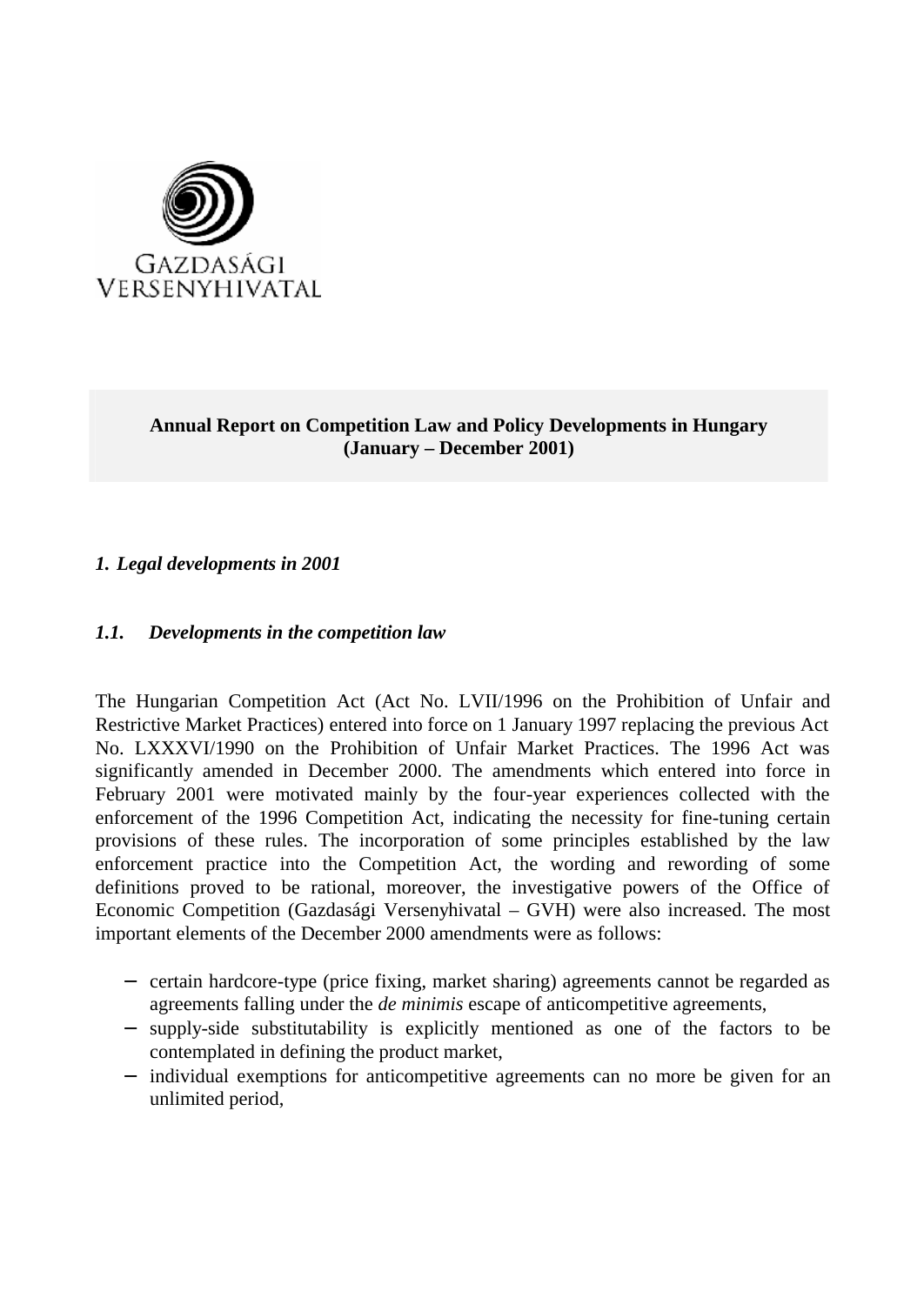- − the competition authority can deprive agreements of the benefits of block exemption regulations if certain circumstances exist, and similarly, the benefits attached to the application of *de minimis* rules can be withdrawn if network effects of similar agreements can be observed on the market,
- − conditions and obligations can be set for anticompetitive agreements to be exempted and also for concentrations to be authorised,
- − the members of the Competition Council (i.e. the decision-making body within the Office of Economic Competition) are nominated for a definite period of time,
- − the possibility for the competition authority to inquire sectors of the economy was created,
- − the investigatory powers of the competition authority have been strengthened, by introducing the possibility to search private homes and cars (nevertheless the use of this possibility requires a preliminary court judge authorisation),
- − by defining the top fines up to 10% of the previous year's turnover, an express hint for the undertakings has been worded into the Act,
- − the basis of a possible leniency policy has been established by incorporating "the effective co-operation by the undertaking" among the factors to be contemplated when the Competition Council defines the amount of the fine in the given case.

Several further steps have been taken as regards preparation of new rules for competition:

- the preparation of a new Competition Act which would be parallelly in force had a substantial progress. This law aims at the introduction of the substantive norms of the EC competition law into the Hungarian legal system, by incorporating the translated text of several Rome Treaty provisions as well as some EU Council and Commission regulations and Commission Notices. This law will be applied for anticompetitive practices, which may have effect on trade between the EC and Hungary.
- three block exemption regulations were under preparation during the last months of 2001. These regulations were elaborated in the framework of EC law approximation. They will cover vertical agreements, R&D activities and specialisation agreements. After their entry into force in 2002 they will replace earlier government decrees regulating similar areas.

# *1.2. Institution building*

A Hardcore Cartel Unit was set up in March of 2001. After a short preparation period this unit began its operation in August, with several investigations in different areas of the economy. During the year no final decision has been made.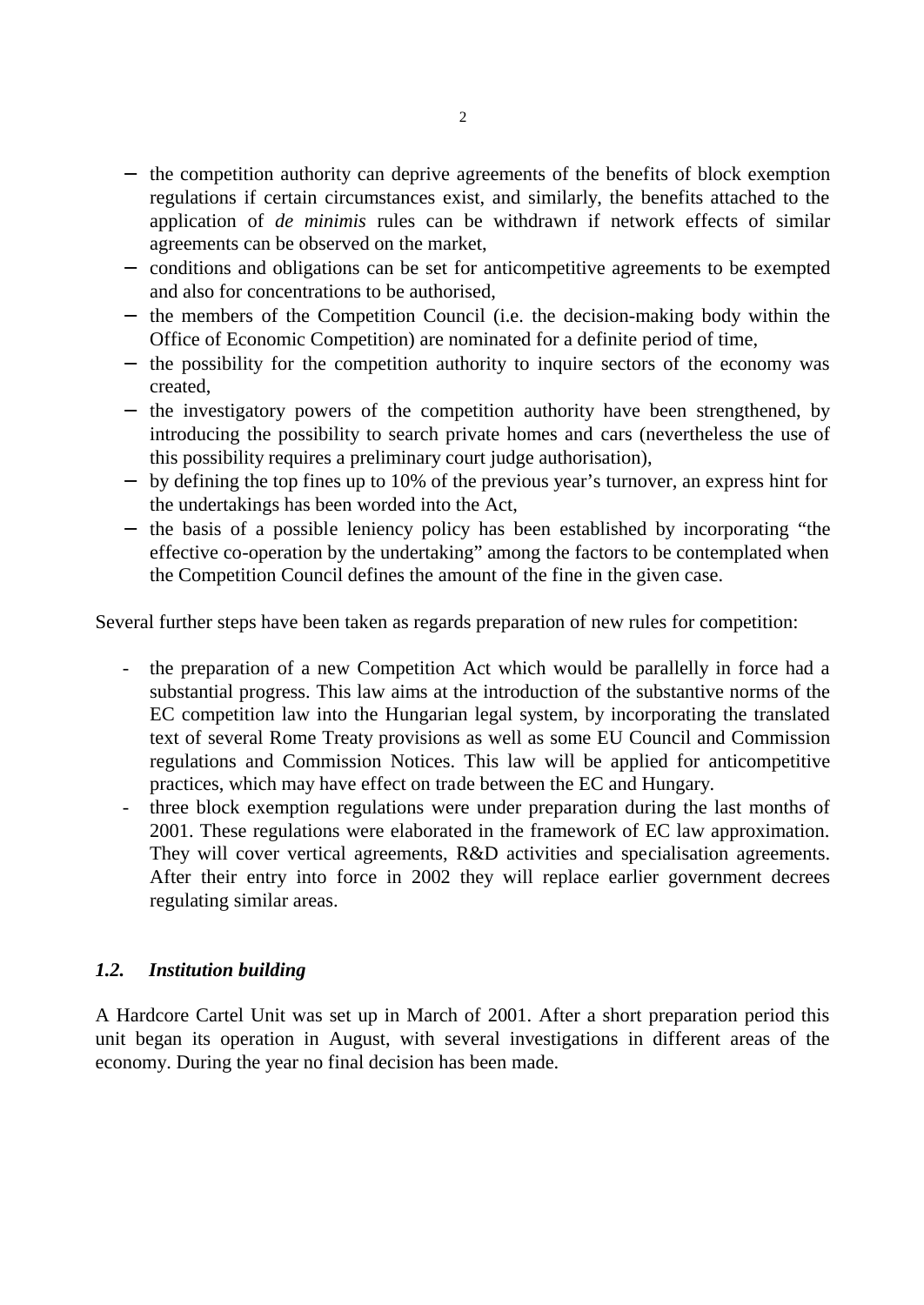In 2001 the GVH recruited some new colleagues, mainly young lawyers and economists with good knowledge of integration related issues and at least one foreign language. As a result of this, the staff number increased from 111 to 124.

## *1.3. Changes in the broader legal environment*

A new **Communications Act** was enacted in 2001 (Act No. XL of 2001), containing rules for both telecommunications and postal services. Although opening up the market for competition began earlier, this Act is an extremely important milestone in developing procompetitive environment in this sector, since it facilitates the entry of potential competitors. It also has strong impact on the development of the institutional background of the sector by designating the Communications Authority and the Arbitration Committee as bodies mainly responsible for liberalisation. The most important implementing rules have been also enacted, nevertheless, and it is a criticism of the system, they were not applicable at the time of market opening. Consequently, further fine-tuning of the system is necessary in 2002.

A new Act entered into force also for **electric energy** (Act No. CX of 2001 on the Electric Energy). This Act contains special provisions for the acquisition of electric energy concessionaires. The Hungarian Energy Office (the sectoral regulator) has to solicit for the opinion of the competition authority, nevertheless these proceedings of the Energy Office are without prejudice to the proceedings of the competition authority carried out under the Competition Act.

# **2. The institutional and procedural background of the law enforcement**

# *2.1. The Office of Economic Competition*

The GVH is a public, budgetary institution, which constitutes a separate chapter in the central budget. The GVH reports on its experience gained in the course of its law enforcement practice and issues relating to the development of competition to the Parliament annually.

The President of the GVH is appointed by the President of the Republic, upon the proposal of the Prime Minister. The Vice-Presidents are proposed by the President and appointed by the President of the Republic upon the advice of the Prime Minister. One of the Vice-Presidents is the President of the Competition Council (CC), the decision making body of the GVH. The President of the GVH and the President of the CC may issue non-binding notices/guidelines. Beside the law enforcement in individual cases, the GVH President may initiate investigations of whole economic sectors as well.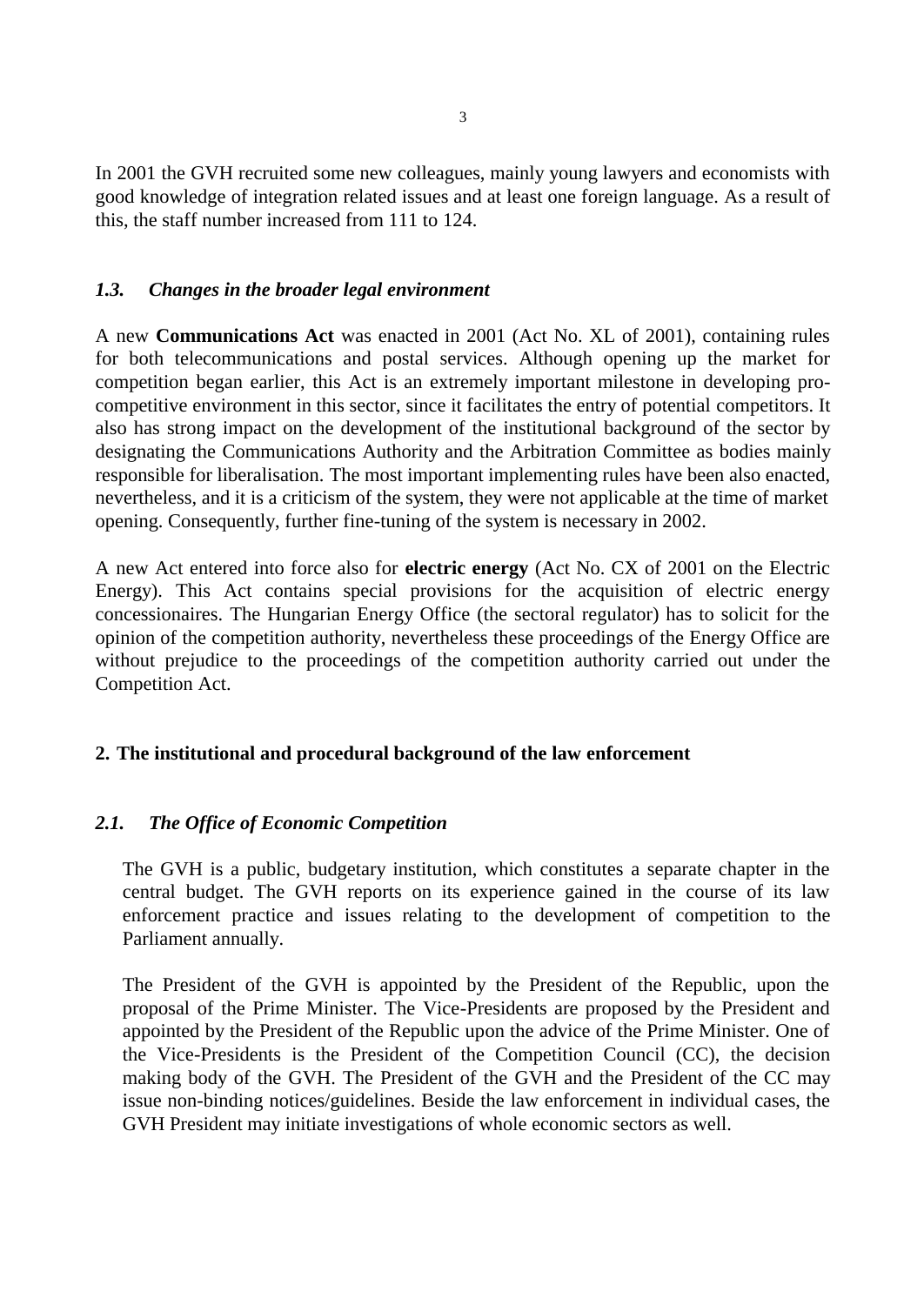## *2.2. Procedural rules*

A case before the GVH may be started upon the initiation of the parties to an agreement covered by the Competition Act, upon the complaint of undertakings or natural persons whose interests are affected by the anticompetitive behaviour of certain actors of the market, or upon the own initiation of the GVH based on formal or informal information.

At the first phase of the proceedings initiated ex officio (own initiation and complaints) the investigator of the designated investigating unit evaluates the facts and may close the file without scrutinizing the case if it is clear that no infringement was committed, the complained behaviour does not fall under the Competition Act, or it does not effect the public interest. In all the other cases the investigator issues a decision on the initiation of the proceedings. Decisions of the investigator about the non-initiation of proceedings can be challenged by an interested party (the complainant) at the Competition Council.

During the investigation, the investigator

- = may enter any of the premises, including vehicles and any land used for the purpose of business activities, of the party,
- = may oblige the party or its representative or former representative, employee or former employee to provide information and explanation orally or in writing, or
- = may collect information on the spot in any other manner,
- = may make copies of or abstracts from documents and furthermore, for this purpose, take possession of them for a period of maximum 8 days.

In the course of investigations started ex officio, the subject matter of which is a secret cartel or abusive behaviour, the investigator is entitled to search with a particular purpose, and enter to this end on his own, the premises, including vehicles and any land used for the purpose of business activities, of the party and undertakings having connections with the party. In the course of investigations of this kind the investigator is entitled also to enter and search with a particular purpose the premises used for private purposes or privately used, including vehicles and other land, of any executive official of the party or of any other person who exercises control as a matter of fact. The GVH is bound by professional secrecy.

After the investigation the investigator issues a report on the case and forwards it to the Competition Council. The report contains the name of the parties, the definition of the relevant market, the evaluation of the facts and the proofs. The report ends with a suggestion on the termination of proceedings or the establishment of the infringement etc.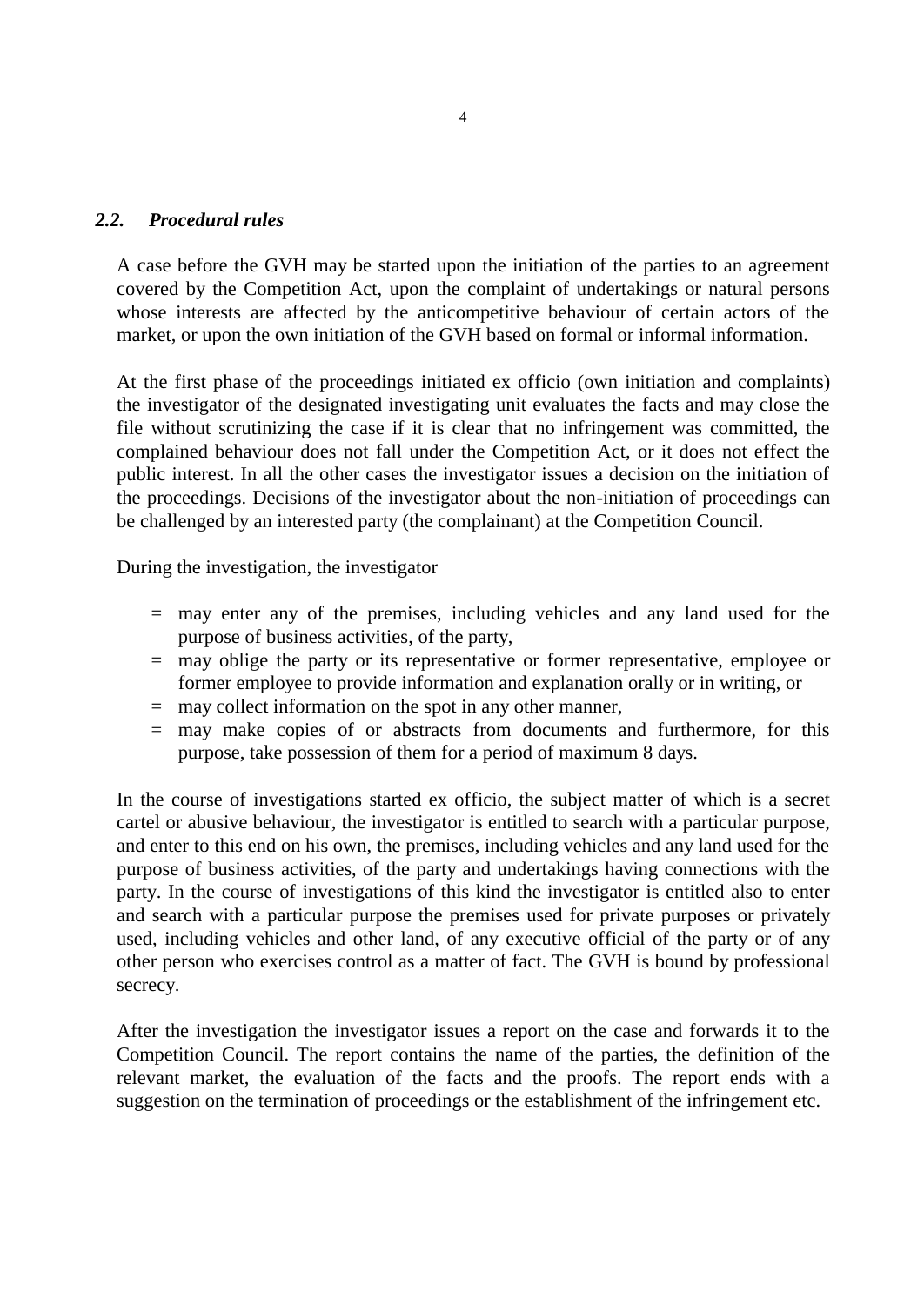The whole text of the Hungarian Competition Act is available in English at the web site: www.gvh.hu.

### *2.3. The decision-making process of the GVH*

Decisions in the merits of the case are made by the Competition Council, which is a separate decision-making body within the GVH.

The decision of the Competition Council is mainly based on the report of the investigator and the Council has the right to return the files for further investigations. The Council may adopt interim measures as well. The ultimate decision is reached in or out of trial. The Council may state the violation of the Competition Act, may prohibit the continuation of the conduct which violates the Competition Act, may impose fine on the parties, may oblige them to fulfil certain conditions or obligations or to divest certain assets.

### **3. Law enforcement experiences in 2001**

#### **3.1. Restrictive agreements**

- The Act prohibits all kinds of *anticompetitive agreements* (agreements or concerted practices between undertakings and decisions by social organisations of undertakings, which have as their object or potential or actual effect the prevention, restriction or distortion of competition) including vertical-type ones [Article 11]. Anticompetitive agreements are declared by the Act automatically void. Agreements concluded between non-independent undertakings are not covered by this Article and there is a provision about the *de minimis* principle also in the Act [Article 12]. Article 13 defines the notion of *de minimis* agreements, it makes an exception from the prohibition for all restrictive but non hard-core agreements between parties, whose joint market share does not exceed 10 per cent on the market. If the cumulative effect of such agreements is significantly distorting competition, the GVH may revoke the exception granted by the Act.
- The Act empowers the Government to issue block exemption regulations. Although the GVH has no general authorisation to revoke in individual cases the exemption given by a regulation, but in the case of the above mentioned cumulative effect it may decide that in the future the exemption should be regarded as not valid.
- The GVH upon notification of the parties grant individual exemption if the agreement fulfils four conditions laid down in Article 17. These conditions are similar to those of Article 81(3) of the Treaty of Rome. The GVH may impose conditions and obligations on the parties in its exemption decision.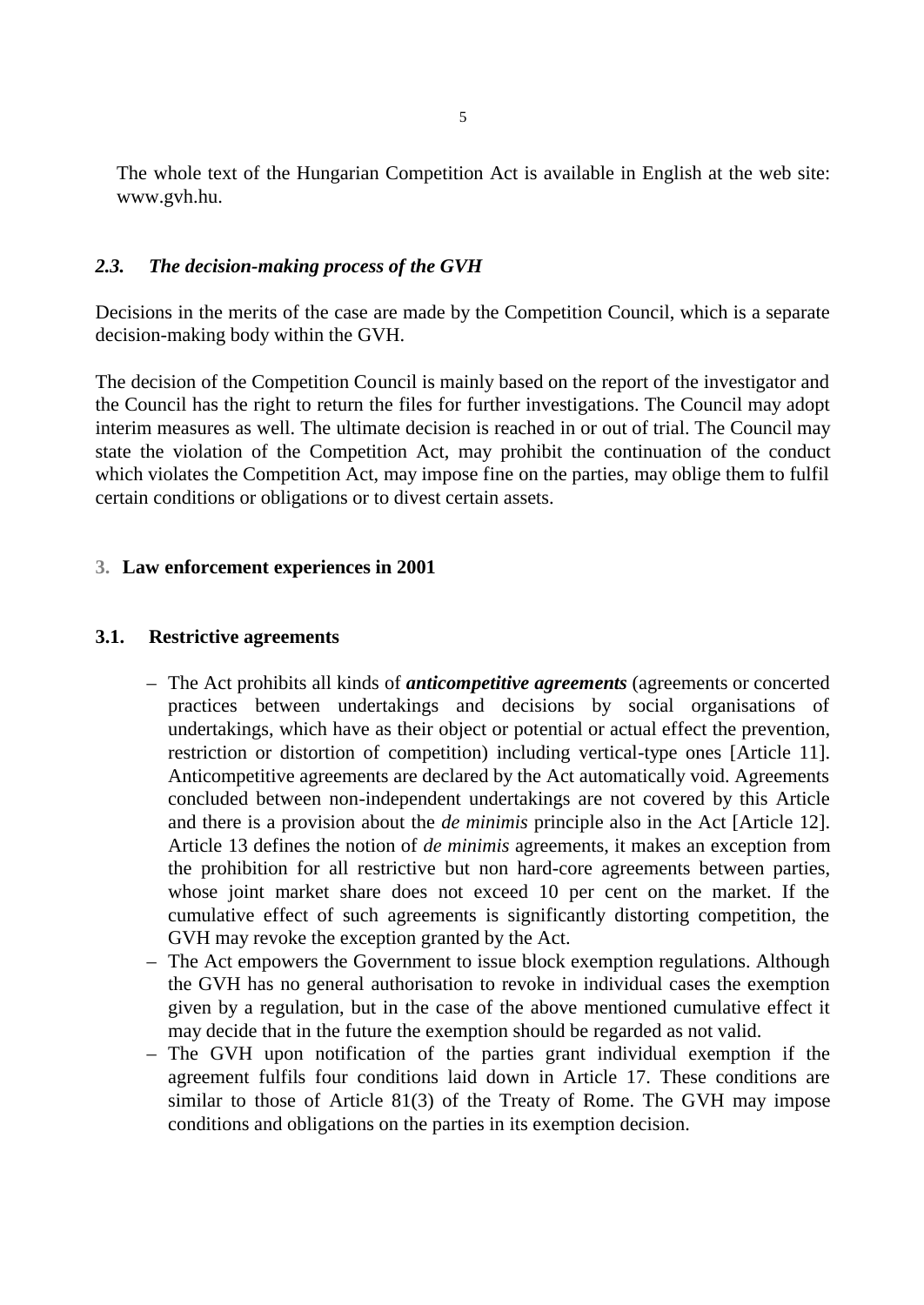- The parties can apply for a negative clearance of the GVH as well, in which the GVH establishes that the parties' agreement does not fall under Article 11, is subject of an exception under Article 12 or by a block exemption regulation of the Government. The GVH is not bound by its negative clearance.
- Exempting decisions are made by the GVH within 120 days, while in hard-core cartel cases the deadline for making the ultimate decision is 180 days, which can be extended twice by the same period.

The number of the cartel cases decreased to some extent in 2001 and no fine was imposed in this category of cases.

|                             | 2001           |
|-----------------------------|----------------|
| Restrictive agreement cases | 10             |
|                             |                |
| Horizontals                 |                |
| Verticals                   | $\mathfrak{Z}$ |
|                             |                |
| Notification                |                |
| Ex officio                  |                |
| Interventions of the GVH    |                |
|                             |                |
| Fines, million HUF          |                |

In 2001 6 out of the 10 cases were commenced upon application, the rest were launched ex officio. There was only one intervention in 2001 – the GVH attached conditions to one of its exempting decisions.

One of the electricity distributors – in the South Transdanubian region, DÉDÁSZ Rt. – concluded an agreement with the associations of the electricians and the industrial chambers active in its supply area to ensure the safety and quality of their work ancillary to the original service provided by DÉDÁSZ. According to the agreement the parties set up a registry&liability system. Everybody who infringes the rules laid down, faces sanctions from the industrial chamber. Since November of 2000, however, the membership in the chambers is not mandatory anymore, hence there would have been a different treatment for independent electricians and member electricians in relation to the available sanctions. Assessing the fulfilment of the four criteria of individual exemption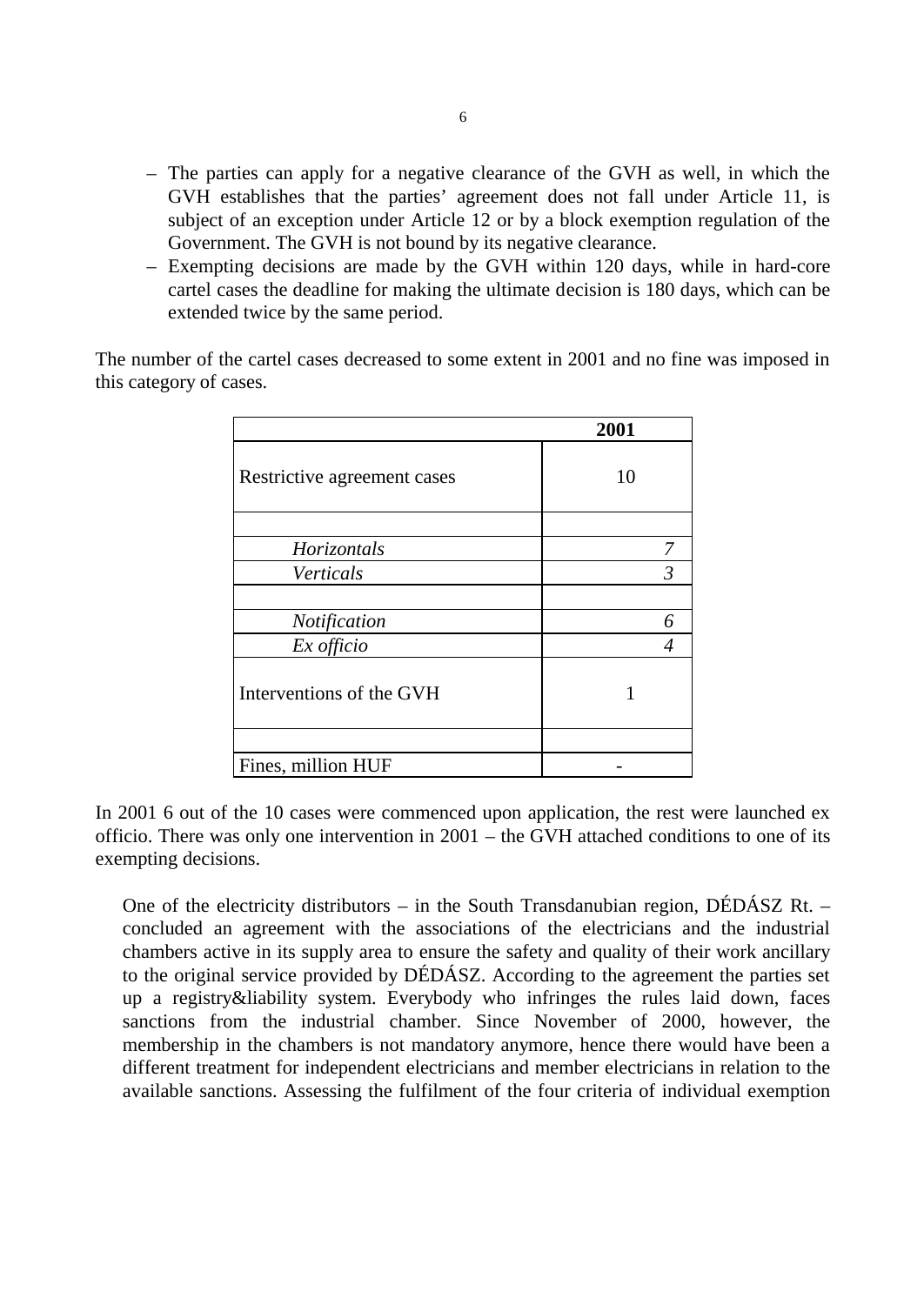system, the Competition Council found the agreement was eligible for the exemption, imposed nevertheless a condition whereby the sanctions can take certain forms only.

In the Municipality of Szolnok/Borostyánkert case the Competition Council exempted the agreement of the parties relating to funeral services subject to conditions, namely Borostyánkert may not apply during the subsequent three years price increases higher than the official inflation rate. Szolnok entrusted Borostyánkert with the operation of the only funeral parlour in the cemetery of the town, excluding all the other funeral operators from the market. Although the Competition Council accepted the arguments of the parties that in this way a reasonable organization is ensured, found however, that consumers are allowed a fair share of this benefits only if the operator is prevented from demanding excessively high prices for the use of the parlour.

## **3.2. Abuse of dominant positions**

In the field of the control of the *abuse of dominant positions* the Act prohibits these kinds of practices in general and in addition to this, it contains some particular prohibitions, like that on excessive pricing practices, discrimination, tying, etc. [Article 21]. The definition of dominance builds on the ability of the undertakings to act independently to a great extent from other market participants [Article 22]. Costs and risks of market entry and exit, financial strength of the undertakings, the structure of the relevant market and market shares are among the factors to be taken into account at assessing the existence of dominance in a particular case. In abusive practices cases the time limit is 180 days for the investigations, which can be extended twice by the same period.

|                          | 2001 |
|--------------------------|------|
| Dominant position cases  |      |
| Interventions of the GVH |      |
| Fines, million HUF       | 10 O |

#### *Cases from the cableTV sector*

Similarly to the previous years, in 2001 there were numerous proceedings instituted against cableTV operators. The GVH, however, considered interventions necessary only in three cases, while really serious violations were found in two out of these three cases. In one of these cases, UPC Hungary Kft's policy concerning the structuring of programme packages was found abusive. The undertaking changed its program packages by placing certain popular programmes into a package, which could be received by the consumers only by the use of a decoder. Moreover, it was also challenged by the Competition Council, that certain points of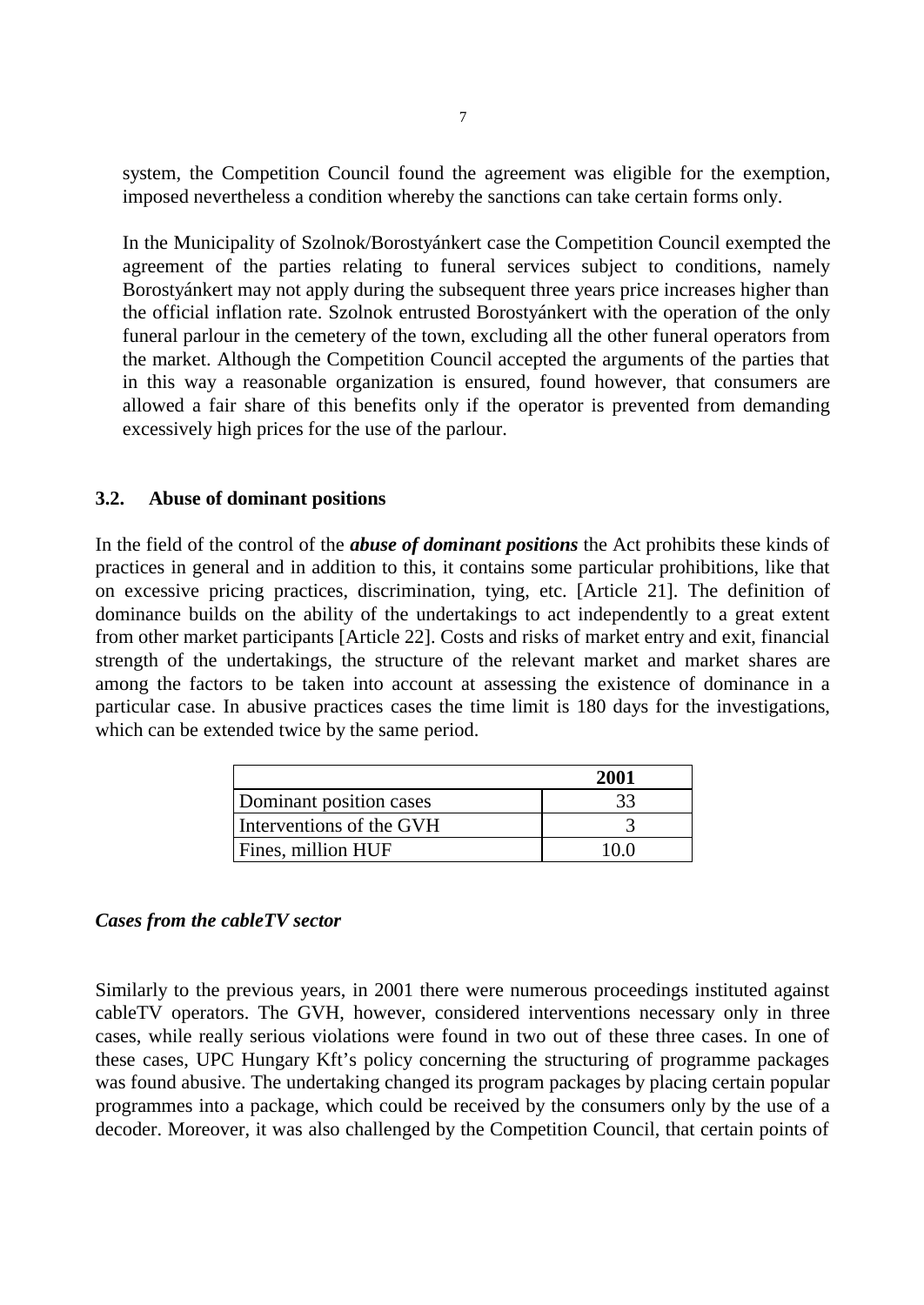the standard contracting conditions granted unilateral possibility for the undertaking to increase its prices in a non-transparent way. In the other case MATÁVkábelTV Kft. was condemned, since following the upgrading of its infrastructure, it changed the programme packages to the detriment of consumers, and its new pricing policy was not supported by a detailed and transparent cost calculation. The Competition Council imposed in both cases a fine of HUF 5 million (cca USD 20.000).

#### **3.3. Concentrations**

Concentrations must be notified in advance if they reach certain turnover thresholds. Concentrations among non-independent undertakings are not subject to authorisation. Temporary acquisitions by financial institutions do not fall under the scope of M&A control. Dominance test forms the basic assessment criterion: authorisation of the concentration may not be refused if it does not create or strengthen a dominant position, does not impede the formation, development or continuation of effective competition on the relevant market or on a considerable part of it, or if the concomitant advantages outweigh the concomitant disadvantages [Article 30]. The GVH may impose obligations or conditions on the parties or may decide about the divestiture of certain assets. The GVH may apply the same provisions if the parties failed to apply for authorisation and the authority may not have authorised the transaction [Article 31]. The investigation has two stages in concentration cases. In complex cases the decision by the GVH is reached within 120 days while in the simple ones this deadline is only 45 days.

|                             | 2001           |
|-----------------------------|----------------|
| Merger cases                | 81             |
| Horizontal                  | 44             |
| Vertical                    | 11             |
| Mixed                       | 26             |
| <b>Notified</b>             | 76             |
| Ex officio                  | 5              |
| Authorised                  | 74             |
| Not subject to notification | 4              |
| Notification withdrawn      | 1              |
| Conditional authorisation   | $\overline{2}$ |
| Fines imposed (HUF million) | 13,9           |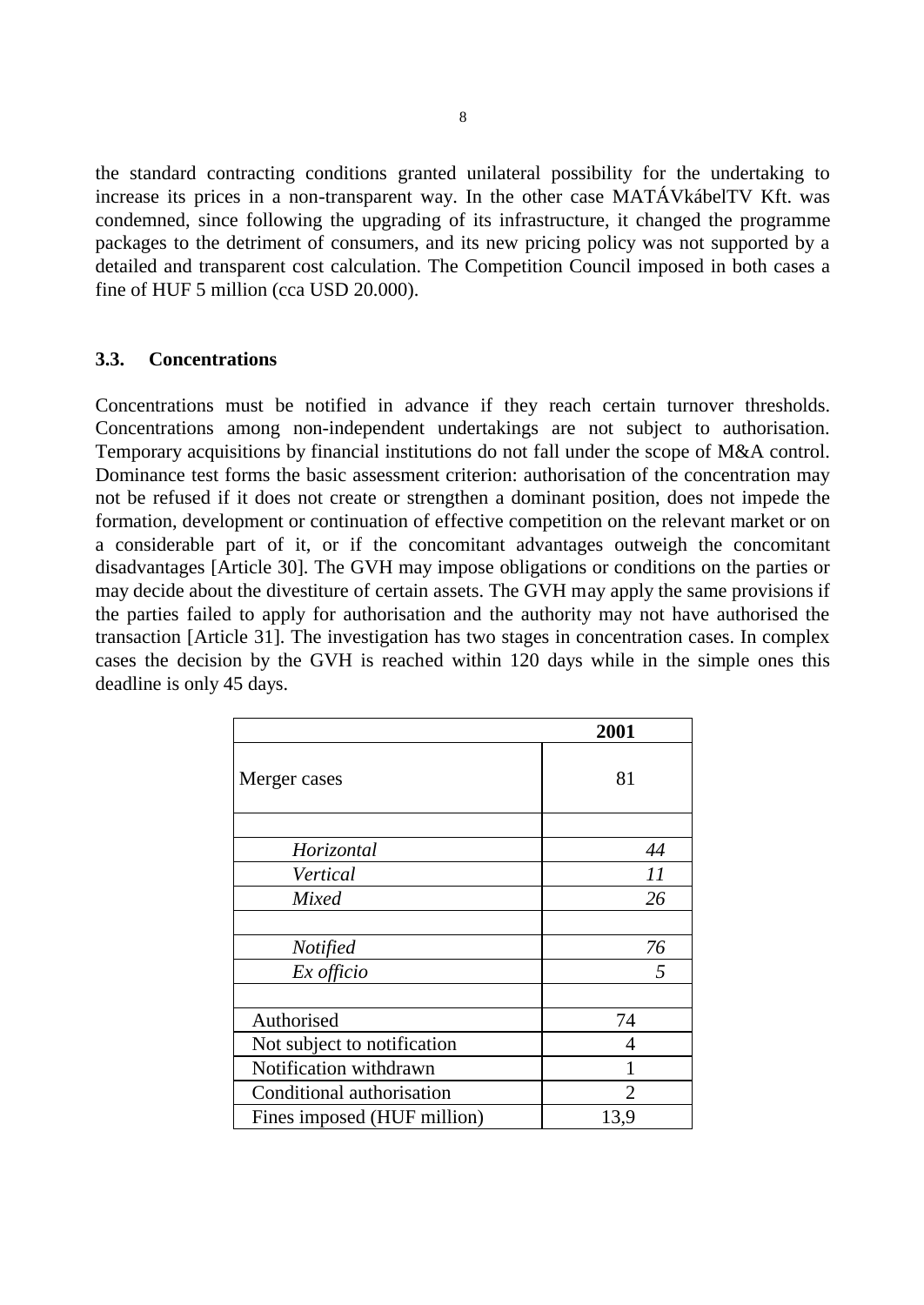The number of concentration cases is increasing continuously; in 2001 these cases represented 44% in the case-related workload of the GVH. 5 cases out of the 81 were commenced by the GVH, in two cases a procedural fine was imposed because of the omission of the notification.

32 concentrations were carried out in the industrial sectors. Many of these cases were initiated by multinational undertakings, which had subsidiaries in Hungary. All these cases were authorised.

12 concentrations were assessed in telecommunications sector. 8 out of these were in connection with public voice telephony, 3 with broadcasting and 1 with security service. In this latter case the Competition Council attached condition to its decision authorising the transaction.

The Competition Council approved the creation of Group 4-Matávőr Távfelügyeleti és Biztonsági Szolgáltató Rt under the joint control of Matáv Rt and Group 4 Securitas Biztonsági Szolgálat Kft and the acquisition of control over Monitoring Security Vagyonvédelmi és Szolgáltató Kft by Group 4-Matávőr Távfelügyeleti és Biztonsági Szolgáltató Rt. In this case the Competition Council imposed an obligation on Matáv Rt to make extraband transmission accessible to every incumbent in the monitoring market. In this way the chance of performing unfair market practices would be reduced.

There were 13 cases from the agricultural/food processing sector. Particular attention can be given to the Friesland/Numico case. In this case the Competition Council imposed the obligation on the Friesland group not to acquire shares in the Hungarian undertaking MIZO (which has already been controlled by Nutricia – one of the subsidiaries of Friesland), apart from those already owned, during the period of the insolvency procedure of MIZO (since MIZO was under an insolvency procedure).

## **3.4. Consumer fraud**

The Competition Act prohibits the unfair manipulation of consumer choice and as such the deception of consumers and the application of business methods, which restrict, without justification, the freedom of choice of consumers. Although the importance of such cases decreased substantially over years, these cases still form a significant part of the proceedings of the Office, in 2001 it represented one-third of the case-related workload.

|                          | 2001 |
|--------------------------|------|
| Consumer fraud cases     |      |
| Interventions of the GVH |      |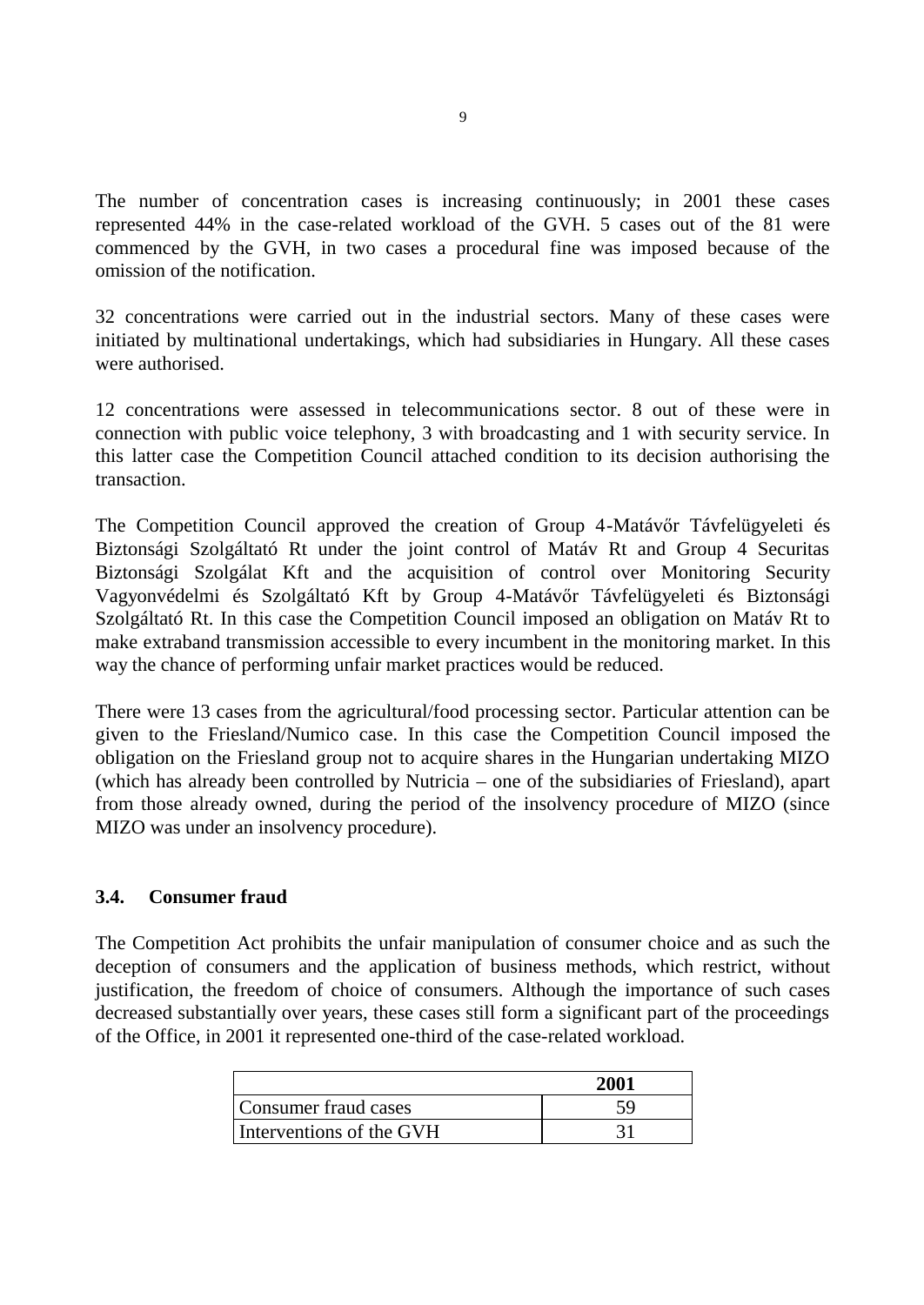## **4. The experiences of the judicial reviews**

The Competition Act makes possible for the parties to appeal against the decisions of the Office to the Metropolitan Court and against its judgements to the Supreme Court. The courts may amend or repeal the decisions of the Office and oblige it to repeat the proceedings.

During the ten years of competition law enforcement 457 actions for review were initiated and 372 of them have been concluded. The court reduced the fines imposed in 41 cases and amended in whole or in part the merit of the decision of the GVH in 31 cases. In further 15 cases the court obliged the Office to repeat the proceedings. As it can be seen a substantial amendment by the court of the decisions is rare.

## **5. Practice of collecting fines**

In the case of establishment of a violation the Competition Council may impose a fine. The December 2000 amendment of the Competition Act provided for that the maximum level of fine can be 10% of the undertaking's net turnover in the preceding business year.

Since fundamental interests are attached to the real effectiveness of collecting the enforceable fines, for failure of voluntary compliance with its decision the GVH requested the Hungarian Tax and Financial Control Administration (HTFCA) to collect the fine on the basis of an agreement entered into in 1997 by the GVH and the HTFCA. Fines qualify as public debts, which can be collected officially like taxes. The co-operation has beneficial impact on the payment of fines.

|                | <b>Fines imposed</b> |           | <b>Enforceable</b> |           | Paid      |           |
|----------------|----------------------|-----------|--------------------|-----------|-----------|-----------|
|                | Number of            | Total     | Number of          | Total     | Number of | Total     |
|                | decisions            | amount of | decisions          | amount of | decisions | amount of |
|                |                      | fines     |                    | fines     |           | fines     |
| Consumer fraud | 18                   | 49,7      | 15                 | 38,2      | 8         | 15,5      |
| Restrictive    |                      | -         |                    |           |           |           |
| agreements     |                      |           |                    |           |           |           |

## **Cases with fines in million HUF in 2001**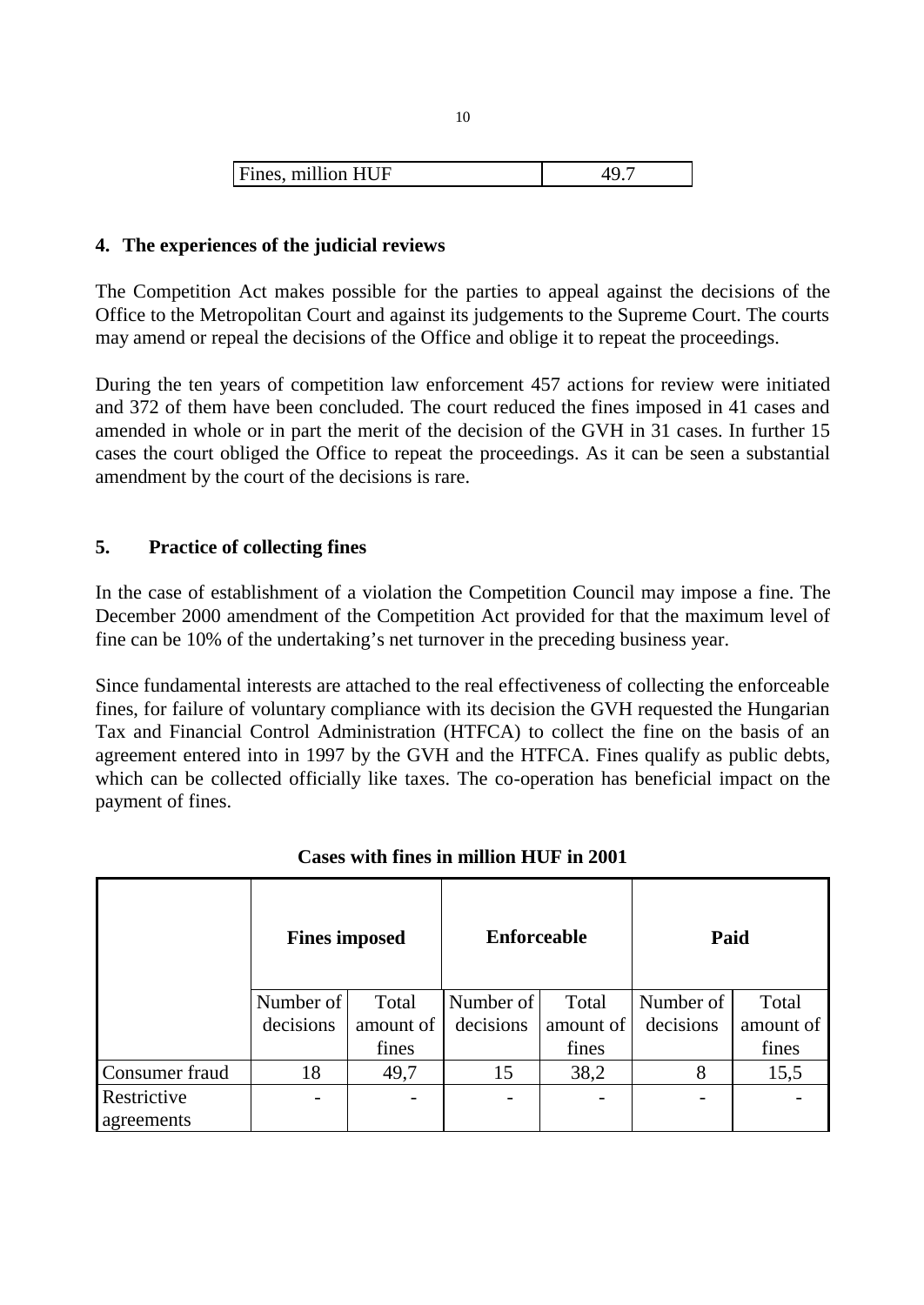| Abuse of                             |    | 10,0 |    | 5,0  | 5,0  |
|--------------------------------------|----|------|----|------|------|
| dominance                            |    |      |    |      |      |
| Failure to notify a<br>concentration |    | 13,9 |    | 1,9  | 1,8  |
| Altogether:                          | 24 | 73,6 | 19 | 45,1 | 22,3 |

In 2001 the GVH began to elaborate a guideline to facilitate a deterrent fining policy. The system which is being outlined would be a multilevel method using points and multipliers in the evaluation of the infringement. As the first step, the basic amount will be determined by factors like the gravity of the infringement, the attitude of the parties towards the infringement and other considerations. Than the basic amount of the fine will be modified according to the duration followed by the frequency of the infringement. Further consideration of the evaluation would be the benefit gained through the infringement and the possible application of a leniency reduction. Due to the fact that the GVH is still in the planning phase regarding its leniency policy, this factor will be provisionally ignored till the completion of that policy. The final step would be the application of the upper limit of fines laid down in the Competition Act if necessary. Whenever the calculated fine is above 10 percent of the turnover realised in the preceding year, this level should be decreased to the 10 percent limit.

## **6. Competition advocacy**

The competition advocacy of the GVH has two main directions. Giving expert opinions to the legislation under preparation, to draft bills and draft government decrees is one of the most important forms of the GVH's competition advocacy. In addition to this, in certain actions the competition authority undertakes the role of the initiator, in these situations its role does not limit to reactions to those actions by ministries, other authorities.

## **6.1. Active participation in actions concerning competition related issues**

The new Act on Communications was enacted in June 2001. This Act covers rules for both telecommunications and postal services. This solution is based on a government decision which aims at defining the legislatory concept of this area. Now, with having the new Act, it seems that the incorporation of two sets of rules to a single Act was a wrong decision: the telecoms provisions dominate the Act, while the rules relating to postal services received less attention in the Act. As regards the rules on telecommunications, there are two areas, where the GVH thinks that the regulatory solution is not satisfactory. First, the national broadcast distribution and broadcast diffusion can be provided only under a concession contract, which in practice means that it can be provided based on exclusive rights – although the GVH has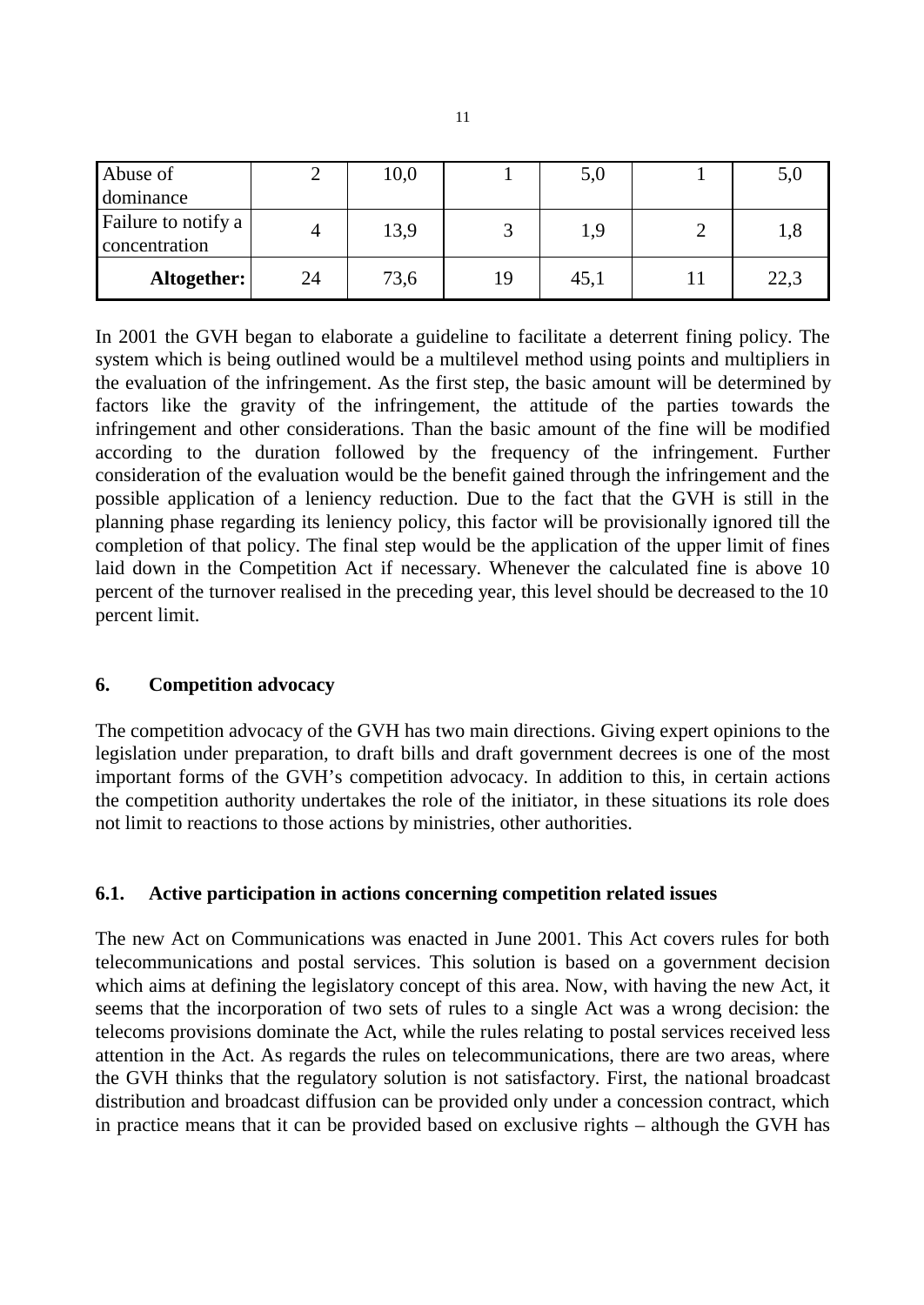always opposed this solution. According to the GVH's view, it would have been better to use an individual licence system instead of the concession system. The other issue also objected to was that the universal postal service provider could hold its excessive exclusive rights (e.g. postal circulation of money and financial services, domestic postal order services).

In the first few years after the market opening, till the new market players besides the incumbent dominant telecom operators become stronger, an asymmetrical regulation is necessary which in respect of the other market players imposes additional obligations on the telecom operators who enjoyed exclusive rights before. The purpose of the imposition and enforcement of additional obligations is to prevent the dominant market player(s) from putting obstacles in the way of its (their) competitors thereby restricting the accomplishment of the competition on the market and the development of tariffs which are lower than the price in the case of a monopoly and which approach the competitive price. Nevertheless the GVH emphasized, that this asymmetric solution could be temporary only and after a threeyear period it should be reviewed.

During the preparation of the Communications Act the GVH always stressed how important was to define properly the tasks and competences of the Communications Authority and the Arbitration Committee, and argued for the independence of these authorities.

## **6.2. Giving opinion concerning draft legislation**

The Competition Act provides that the President of the GVH shall be solicited for his opinion concerning all submissions drafted and draft legislation that have a bearing on the responsibilities of the Office. During the year 2001, slightly less submissions was received by the GVH, than in previous years. This means that around 300 draft legislations were sent to the competition authority asking for this opinion. Approximately 30% of them did not concern the scope of duties of the Office whereas 1/3 of them made the elaboration of a detailed opinion necessary.

In such cases the GVH generally analyses the competitive conditions of the market subjected to the regulation considering whether the objective of the regulation is in accordance with the regulatory tools, whether the latter are not too much restricting competition. For the grant of an exclusive right it should be analysed whether it is justified by the provision of a public service and if so, whether the regulation is suitable to prevent the new monopolist from abusing his dominant position. In connection with the possible establishment of official prices the GVH does not consider the size of them but underlines the importance of the measure to carry out a separation in the accounting, in order to avoid cross-financing which would distort competition, of the costs of the services belonging to the competitive sphere and those which do not belong to it.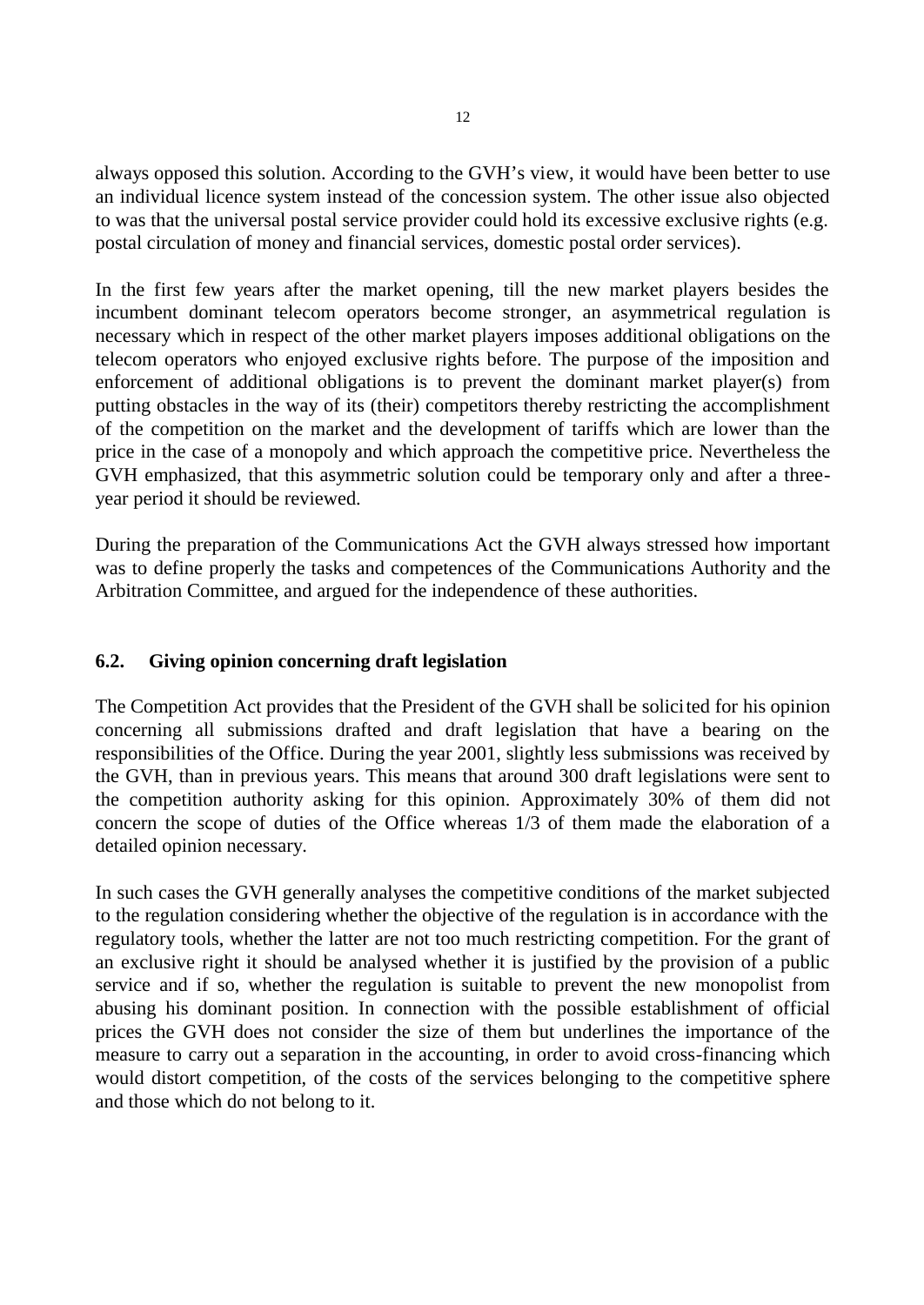In 2001 the elaboration of draft bills aiming at opening for competition the market of electricity continued. In the process of the preparation of the **draft bill on electric energy** the GVH continued to stress its earlier objections, namely, that the problem of double verticalism<sup>1</sup>, the compensation of sunk costs, the auditorial separation are issues, all of which make the development of real competition more difficult. In the codification process the GVH concentrated on two questions, on the strengthening of the sectorial authorities, and on the limitation of the planned acquisitions. The GVH has accepted the existence of a sectorspecific regulation on concentration control, which would operate in addition to the general concentration control enforced under the Competition Act. However, in the last phase of the legislation the right was given to the sectoral regulator to run a more general merger control system, which exceeded the frames for the application of a sector-specific regime, and meant the duplication of the system. The GVH believes, that the maintenance of this twofold competence is unnecessary; instead, a real co-operation of the competition authority and the sectoral regulator agency would be desirable.

The codification work has begun also in the case of **gas supply**. In this context the GVH drew the attention of the legislators to competition policy aspects in connection with separations, and also to the necessity of the strict treatment of sunk costs.

In connection with the ongoing regulation of the **trade of pharmaceutical products** the GVH stressed that it would be necessary to think over the price- and subsidisation system of this market. As regards the planned regulation of the retail margins of these products, the GVH noted, that the regulation was not supported by a preliminary break-even analysis.

## **6.3. Other kind of competition advocacy**

1

The Regional Development Committee of the Parliament requested the GVH to elaborate its professional opinion on a request of the President of the Hungarian Chamber of Architects. With reference to the low level of architects' fees and emphasising the necessity to grant high-level quality in this service, the Chamber planned to introduce a regulation of the minimum level of fees. The GVH argued against this idea, by explaining, that it would be false to think, that minimum fees would block unauthorised design and concealment of taxpayment obligations. According to the GVH's view, through a better enforcement of the Chamber's internal rules all the concerns referred to by the Chamber could be solved, so it would have been unnecessary to introduce a regulation of the minimum fees.

The whole verticum of the industry – including the power generation as well – is divided into two parts vertically. Depending on the consumers (authorised/non-authorised ones) there are competing and non-competing parts of the market – that is ...double verticalism".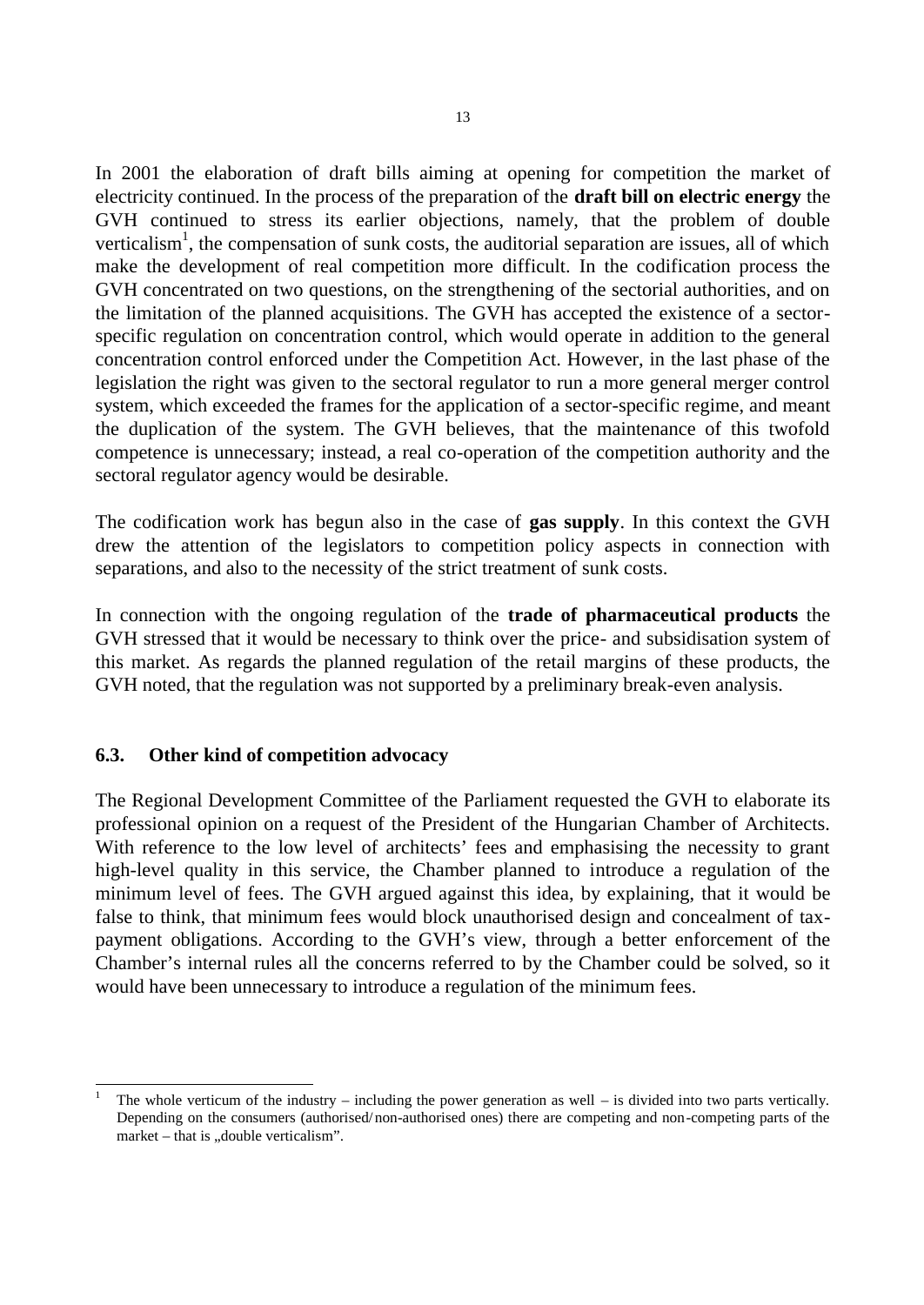### **7. International co-operation**

The GVH participates in the work of the OECD Competition Committee, furthermore in 2001 it joined to the International Competition Network.

In 2001 several thematic professional events were organised in Budapest with the organisational and financial assistance of the USAID for the staff of the GVH and also for officials of competition authorities from the South-East European countries. These workshops were held by colleagues from the DoJ and FTC.

2001 saw a more active co-operation with the Russian authority. A delegation of officials from the Ministry for Antimonopoly Policy and Support for Entrepreneurship of the Russian Federation visited the GVH in May of 2001, and this visit offered the possibility to exchange views and to present the Hungarian competition regime and law enforcement practice. Later in the year the Russian minister also visited the GVH and the questions of the further cooperation were discussed.

Experts from the GVH participated as lecturers on events in Macedonia and in China. The first event was organised to transfer the experience, which the GVH gained in the process of approximating the Hungarian competition law to the EC norms. The other event was about the modernisation of China's infrastructure and the visit was organised by the China Institute for Reform and Development (CIRD) in co-operation with the German Technical Assistance Fund GTZ in the context of China's WTO accession.

| <b>Resources</b>           | 2001  |
|----------------------------|-------|
| Annual budget <sup>2</sup> |       |
| million HUF                | 827,7 |
| million USD                | 3,0   |
| Number of employees        | 120   |
| economists                 | 37    |
| lawyers                    | 36    |
| other professionals        | 16    |
| support staff              | 31    |

## **8. Resources of the competition authority**

 $\,2$ The GVH paid 15 per cent of its budget as office rental fee.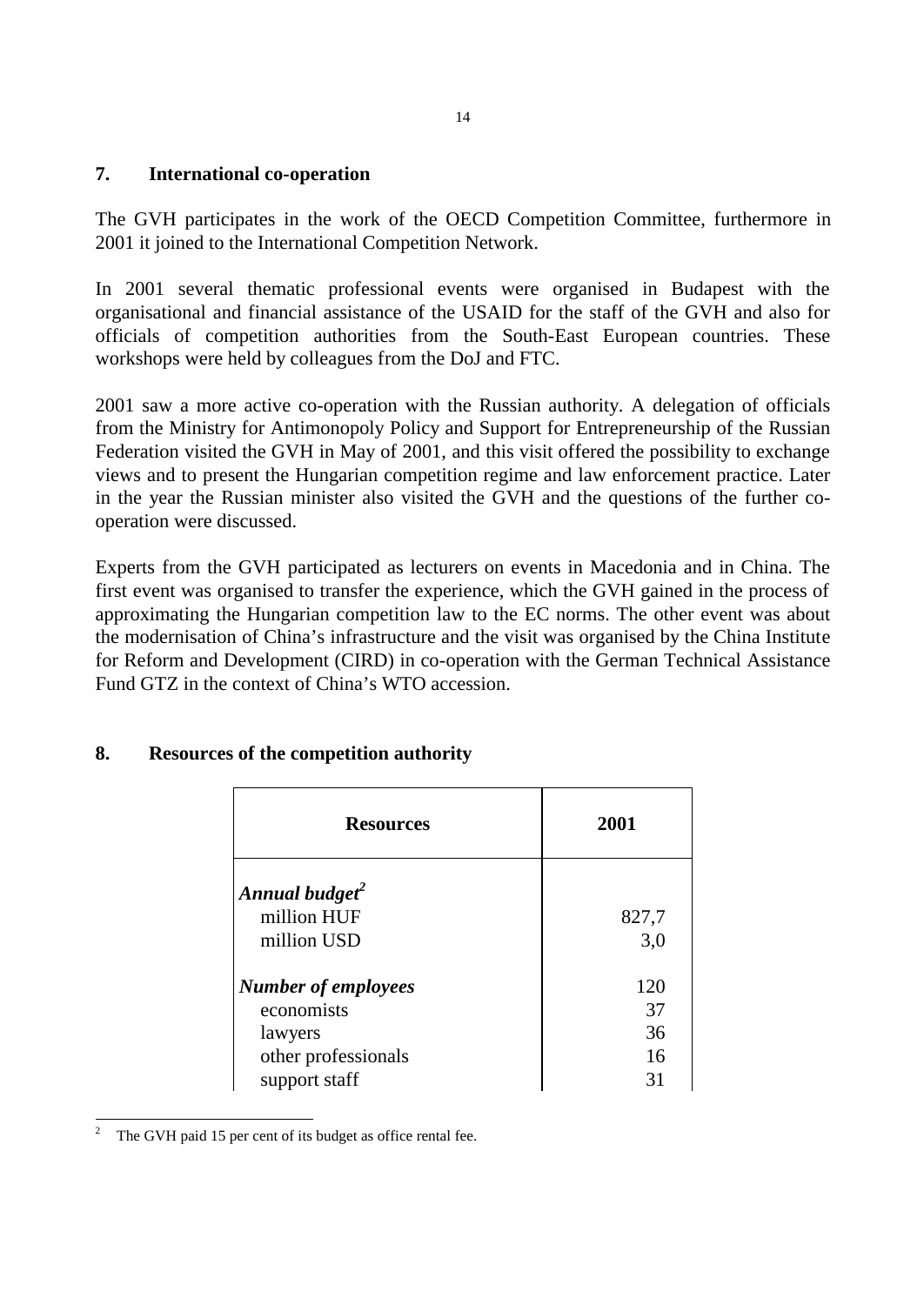| <b>Human resources applied to</b> <sup>3</sup> |        |
|------------------------------------------------|--------|
| law enforcement                                | $60 -$ |
| advocacy efforts                               | 16     |
|                                                |        |

In February 2002 the GVH moved to a new building where substantially better working conditions are provided. The new contacts of the GVH are as follows:

| Address:         | H-1054 Budapest, Alkotmány u. 5.     |
|------------------|--------------------------------------|
| Mailing address: | 1245 Budapest 5, PObox 1036, Hungary |
| Tel.:            | $(361)$ 472 89 00                    |
| Fax:             | $(361)$ 472 89 05                    |

## **9. Competition culture**

The GVH is convinced that one of its most important tasks is to give information to the public about its activity, the development of competition law in Hungary and about theoretical and pragmatic questions of competition policy.

| The GVH's role in the development of competition culture     |    |
|--------------------------------------------------------------|----|
| Number of GVH officials participating regularly in education |    |
| Number of publications of the GVH                            | 3  |
| Number of interviews given to different means of media       | 21 |
| Number of professional publications                          | 10 |
| Lectures for university students                             |    |
| Lectures for professionals                                   | 27 |
| Number of theses by students in competition matters          |    |
|                                                              |    |
| Articles in newspapers about the GVH in 2001                 |    |
| Articles, news in nation-wide newspapers                     | 58 |
| Articles, news in professional/economic newspapers           | 62 |
| Articles about the previous year's annual report             | 6  |
| Articles about the amendment of the competition law          |    |

 $\overline{3}$ The separation of responsibilities is rather difficult since some of the staff m embers active in law enforcement take also part in competition advocacy if e.g. a draft regulation relates to "their" industries. The figures of the chart are rough calculations based on the workload.